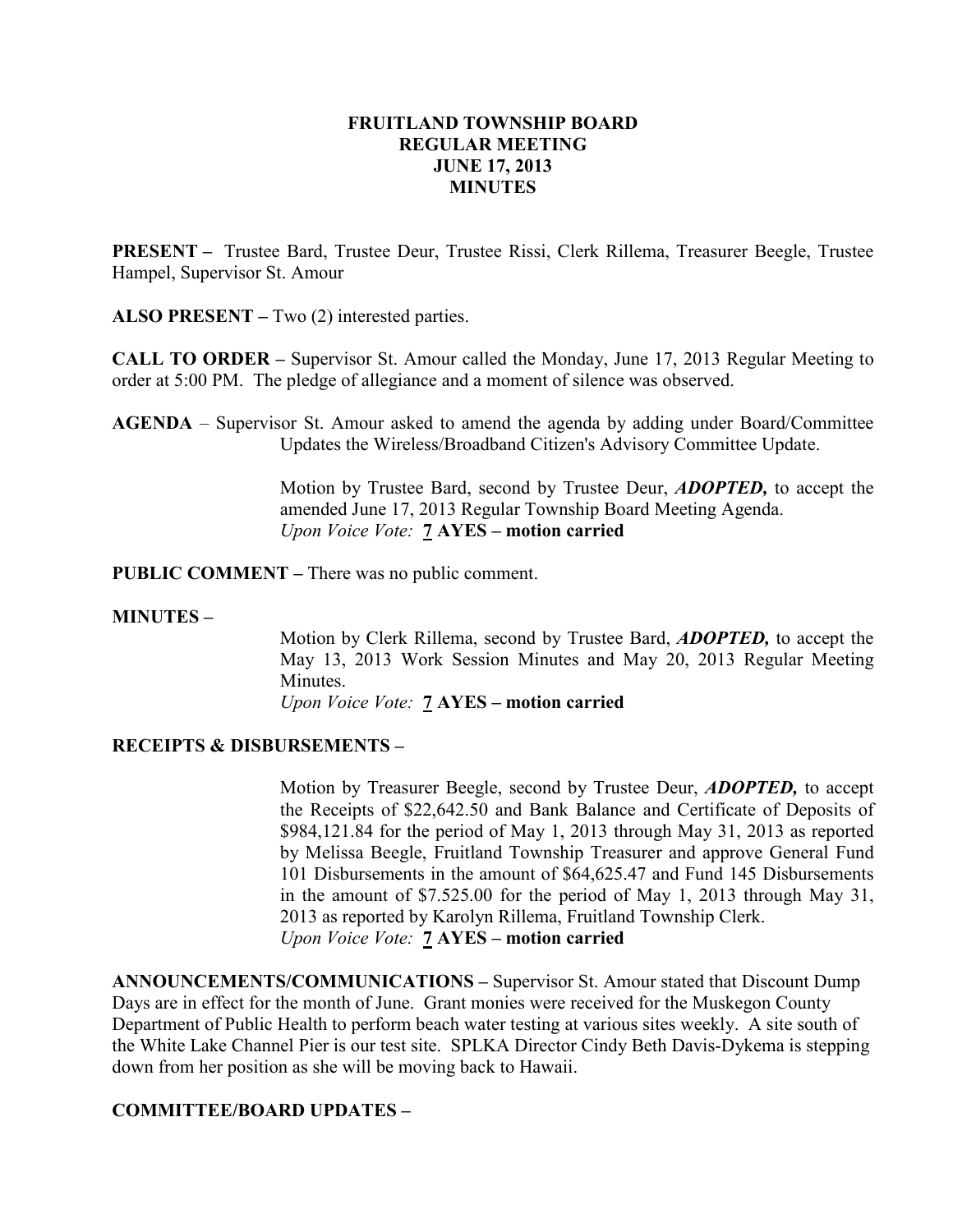# FRUITLAND TOWNSHIP JUNE 17, 2013 REGULAR MEETING MINUTES

- White Lake Ambulance Authority Supervisor St. Amour stated that Resolution 2013-14 was adopted by the Board at its last work session and emailed/mailed to the participating municipalities. The frustration continues for the WLAA board to ignore issues raised by Fruitland Township.
- . • White Lake Fire Authority –

Motion by Treasurer Beegle, second by Trustee Bard, **ADOPTED**, to accept the White Lake Fire Authority Articles of Incorporation change to Article VI Paragraph 4. Quorum, Meetings and Voting to read: The Board shall meet at least quarter annually and shall hold special meetings upon call of the Chairperson or three Board members. No action shall be taken by the Board except by concurring vote of four members. Upon Voice Vote: 7 AYES – motion carried

- Planning Commission Trustee Deur stated that the Commission met on June 5th. Their July 3rd meeting has been rescheduled to July 9, 2013 due to the closeness of the 4th of July Holiday. A public hearing on three ordinance language changes will be scheduled at the July meeting. The Duck Creek Watershed Management Plan that was approved by the DEQ was discussed but due to the large size of the document, Trustee Deur has made contact with Steve Coverly who will be making a presentation to the Planning Commission early fall.
- Parks & Recreation Commission Trustee Hampel stated that the Commission met on June 3rd. The Parks and Recreation Master Plan is being reviewed for updates due to the potential application for grant monies to the Michigan DNR to upgrade/develop trails on some of the township property. The swing set is scheduled to be delivered to Marcus Park sometime this week. The Commission will continue using student/resident volunteers to perform light tasks throughout the summer around the township hall/park area.
- Zoning Board of Appeals Clerk Rillema stated that an appeal has been filed with the 14th Circuit Court from Michael Brewer, 4484 Park Street, v. the Zoning Board of Appeals for a public hearing ruling held on April 8, 2013. Three hearings are scheduled for Monday, July 8, 2013.
- Wireless/Broadband Citizen's Advisory Committee Trustee Deur reported that a meeting was held with a representative of MiSpot who indicated their intent to enter Muskegon County for broadband service soon, pending their search for suitable tower sites.

# OLD BUSINESS –

- 1. Ordinance Enforcement Supervisor St. Amour stated that 5162 South Shore appears to have done some cleanup but will be looked at again. Deputy Ashker has been given several properties to revisit/visit, one being 3775 White Lake Drive.
- 2. Community Building Rental Supervisor St. Amour stated that Attorney Even is drafting an agreement to be discussed at the July work session.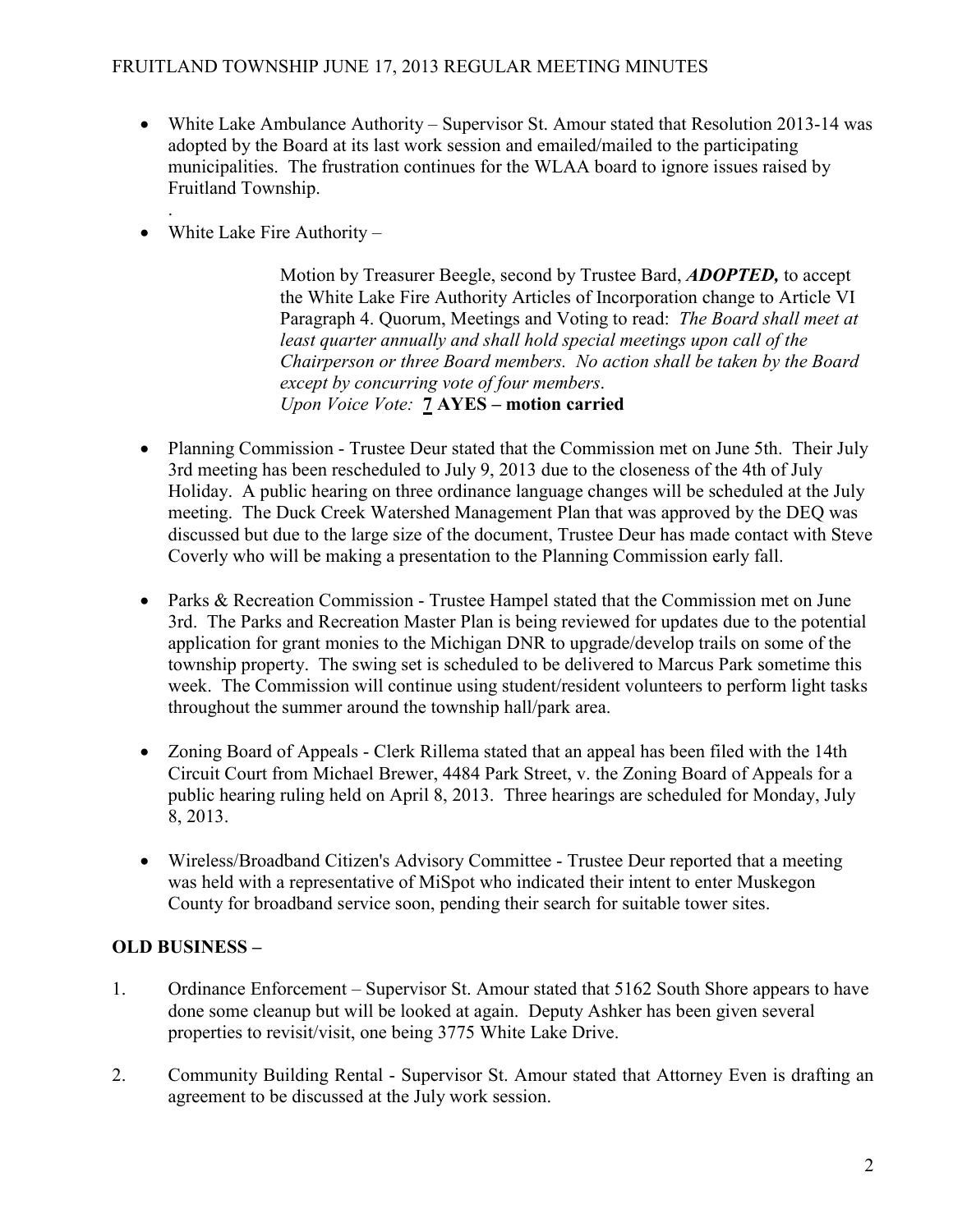# FRUITLAND TOWNSHIP JUNE 17, 2013 REGULAR MEETING MINUTES

3. Road End Agreements - Supervisor St. Amour stated that Attorney Even has updated that "draft" agreement with the White Lake Association (WLA) which will be discussed at the July work session.

#### RESOLUTION 2013-15 Performance and Indemnification

Motion by Supervisor St. Amour, second by Trustee Hampel, **ADOPTED**, to authorize the Supervisor to sign Resolution 2013-15 Performance and Indemnification for the Muskegon County Road Commission. Roll Call Vote: Trustee Hampel AYE, Treasurer Beegle AYE, Clerk Rillema AYE, Trustee Rissi AYE, Trustee Deur AYE, Trustee Bard AYE, Supervisor St. Amour AYE - motion carried

 Motion by Supervisor St. Amour, second by Trustee Bard, ADOPTED, to instruct Supervisor St. Amour to sign the permit application for both Nestrom Road End to place and maintain trash barrel and mow grass within the right-of way and Scenic Drive Road End to place and maintain a porta-jon, trash barrel, placement of donation box for dock repairs, place a seasonal dock and allow limited mowing.

Upon Voice Vote: **7 AYES** – motion carried

# NEW BUSINESS –

1. MTA Dues -

 Motion by Clerk Rillema, second by Treasurer Beegle, ADOPTED, to authorize the Clerk to pay MTA Annual Dues for the period of July 1, 2013 through June 30, 2014 in the amount of \$4,228.25. Roll Call Vote: Trustee Bard AYE, Trustee Deur AYE, Trustee Rissi AYE, Clerk Rillema AYE, Treasurer Beegle AYE, Trustee Hampel AYE, Supervisor St. Amour AYE - motion carried

- 2. Caller ID/Call Recording Trustee Rissi reported that Comcast is able to provide Voice Over Internet Protocol (VOIP) but not able to provide voice recording. She stated that a savings of approximately \$75.00 per month could be gained by combining our internet, phone and long distance providers to one. She will be reviewing the quote from Comcast to verify that our security system and 911 call alert service is included. More to come at the July work session.
- 3. Tax Sale Properties -

#### FRUITLAND TOWNSHIP BOARD RESOLUTION 2013-16 PURCHASE OF TAX FORECLOSED FRUITLAND TOWNSHIP PARCEL IDENTIFICATION NUMBER 61-06-413-010-0021-00

WHEREAS, Tax foreclosed parcels may be purchased by governmental agencies; and WHEREAS, The County of Muskegon has granted first rights of refusal to purchase property at the greater minimum bid or its fair market value to Fruitland Township; and

WHEREAS, The County of Muskegon has placed the parcel identified as 61-06-413-010-0021-00 on the 2013 Real Estate for Public Purpose listing and is available to a city, village or township that may purchase for a public purpose, any property located within that municipality by paying the County minimum bid, minus any taxes levied by that city, village or township and any interest, penalties for fees owing to the municipalities for those taxes; and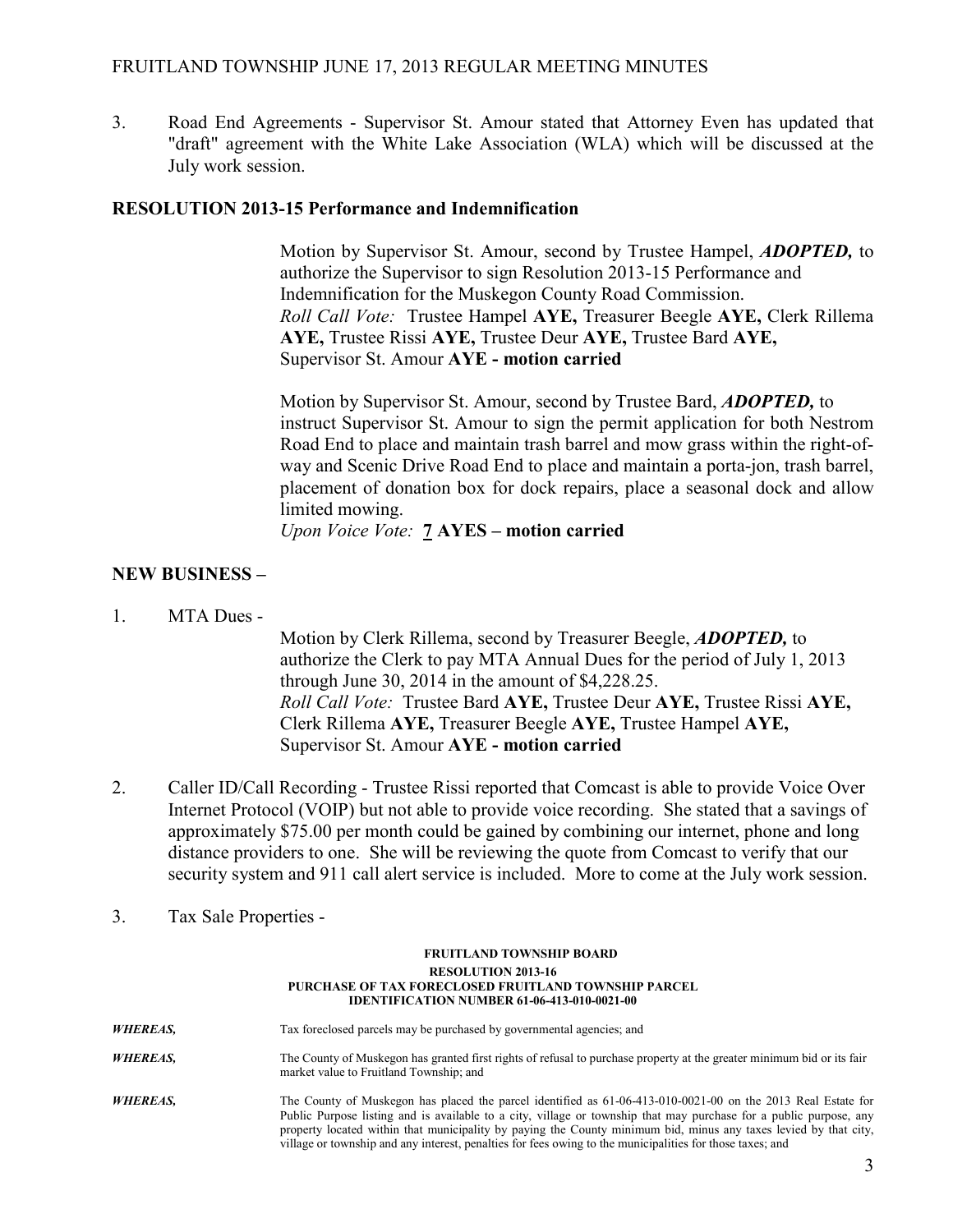#### FRUITLAND TOWNSHIP JUNE 17, 2013 REGULAR MEETING MINUTES

WHEREAS, Public ownership of property, identified as parcel numbered 61-06-413-010-0021-00, will provide Fruitland Township to own such parcel which is contiguous with other Fruitland Township property; and

NOW, THEREFORE, BE IT RESOLVED that Treasurer Melissa Beegle is directed to submit a completed application to obtain Real Estate for Public Purpose, parcel identified as 61-06-413-010-0021-00 for an amount of three hundred sixty dollars and 40 cents  $(*360.40).$ 

Motion by Treasurer Beegle, second by Trustee Deur, *ADOPTED*, Resolution 2013-16, Purchase of Tax Foreclosed Fruitland Township Parcel Identification Number 61-06-413-010-0021-00.

Upon a roll call vote, the members voted as follows: "AYE": Trustee Hampel, Treasurer Beegle, Clerk Rillema, Trustee Rissi, Trustee Deur, Trustee Bard, Supervisor St. Amour "NAY": None "ABSENT": None

BE IT RESOLVED, Resolution 2013-16 was *ADOPTED* by the Fruitland Township Board on June 17, 2013.

 Karolyn Rillema, Clerk Fruitland Township

4. White Lake Beacon Subscription -

 Motion by Clerk Rillema, second by Treasurer Beegle, ADOPTED, to authorize the Clerk to subscribe to the White Lake Beacon in the amount of \$38.50 per year. Roll Call Vote: Trustee Bard AYE, Trustee Deur AYE, Trustee Rissi AYE, Clerk Rillema AYE, Treasurer Beegle AYE, Trustee Hampel AYE, Supervisor St. Amour AYE - motion carried

5. Montague-Whitehall Rotary Club Fireworks Fund Request -

 Motion by Trustee Bard, second by Trustee Hampel, ADOPTED, to authorize the Clerk to donate \$100.00 toward the Montague-Whitehall Rotary Club Fireworks for services rendered subject to adding our name as a sponsor in the minutes or advertisement. Roll Call Vote: Trustee Hampel AYE, Treasurer Beegle AYE, Clerk Rillema

 AYE, Trustee Rissi AYE, Trustee Deur AYE, Trustee Bard AYE, Supervisor St. Amour AYE - motion carried

6 Board Comments - Clerk Rillema stated that the 2012-13 Audit was completed last Monday/Tuesday by Brickley DeLong. Three adjusting journal entries were completed and our 2012-13 Fiscal Year End Report will be presented at the August Regular meeting by Eric VanDop of Brickley DeLong. Clerk Rillema also stated that both the House and Senate passed HB 4743 for revisions to the Fireworks Safety Act and is on its way for signature by the Governor. She reported that local units with a population of less than 50,000 located in a county with a population of less than 750,000, local ordinances may regulate hours between "1 a.m. and 8 a.m." Due to the regulation hours, this revision will not help the individual who spoke at last week's work session. She will forward this information on to Attorney Even who is gathering information on tickets issued in the last year for firework discharge. Trustee Rissi reported some disturbing happenings on Duck Lake after dark. Night spearing for fish using generators for light are shining up the hillsides into homes. Trustee Rissi reported that the gate into the Duck Lake State Park off Scenic Drive is not being locked at night. Both Supervisor St. Amour and she will be contacting Mr. Klco of the Duck Lake State Park to inquire about the gate procedure and report the happenings on the Lake. Treasurer Beegle